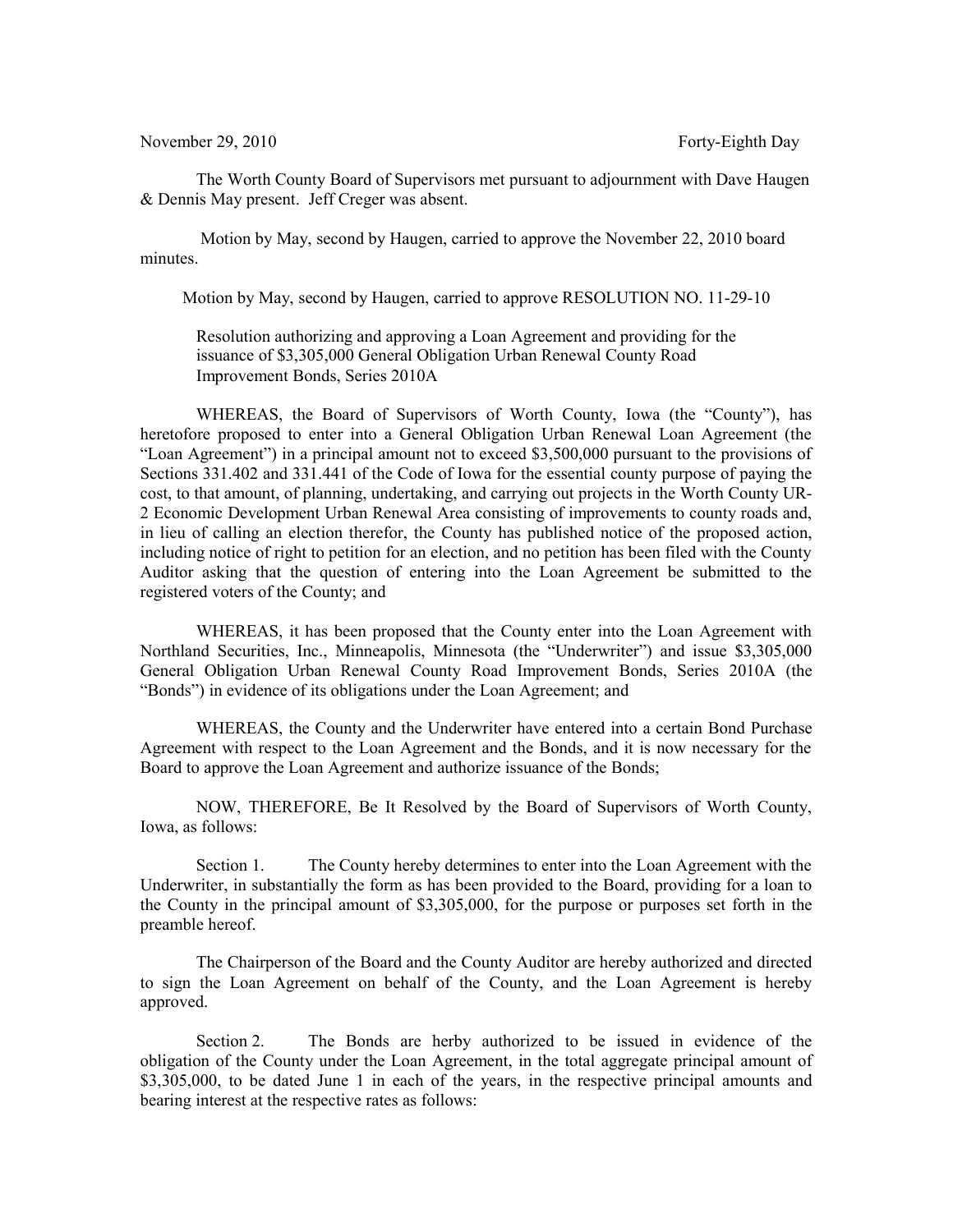|      | Principal | <b>Interest Rate</b> |      | Principal | <b>Interest Rate</b> |
|------|-----------|----------------------|------|-----------|----------------------|
| Year | Amount    | Per Annum            | Year | Amount    | Per Annum            |
| 2015 | \$260,000 | $1.60\%$             | 2021 | \$305,000 | $3.25\%$             |
| 2016 | \$265,000 | 1.90%                | 2022 | \$315,000 | $3.40\%$             |
| 2017 | \$270,000 | $2.20\%$             | 2023 | \$330,000 | $3.55\%$             |
| 2018 | \$280,000 | $2.50\%$             | 2024 | \$340,000 | 3.70%                |
| 2019 | \$290,000 | 2.80%                | 2025 | \$355,000 | 3.80%                |
| 2020 | \$295,000 | $3.05\%$             |      |           |                      |

Section 3. Bankers Trust Company, Des Moines, Iowa, is hereby designated as the Registrar and Paying Agent for the Bonds and may be hereinafter referred to as the "Registrar" or the "Paying Agent". The County shall enter into an agreement (the "Registrar/Paying Agent Agreement") with the Registrar, in substantially the form as has been placed on file with the Board; the Chairperson and County Auditor are hereby authorized and directed to sign the Registrar/Paying Agent Agreement on behalf of the County; and the Registrar/Paying Agent Agreement is hereby approved.

The County reserves the right to prepay part or all of the Bonds maturing in each of the years 2019 to 2025, inclusive, prior to and in any order of maturity, on June 1, 2018, or on any date thereafter upon terms of par and accrued interest. If less than all of the Bonds of any like maturity are to be redeemed, the particular part of those Bonds to be redeemed shall be selected by the Registrar by lot. The Bonds may be called in one or more units of \$5,000. If less than the entire principal amount of any Bond in a denomination of more than \$5,000 is to be redeemed, the Registrar will issue and deliver to the registered owner thereof, upon surrender of such original Bond, a new Bond or Bonds, in any authorized denomination, in a total aggregate principal amount equal to the unredeemed balance of the original Bond. Notice of such redemption as aforesaid identifying the Bond or Bonds (or portion thereof) to be redeemed shall be sent by electronic means or by certified mail to the registered owners thereof at the addresses shown on the County's registration books not less than 30 days prior to such redemption date. All of such Bonds as to which the County reserves and exercises the right of redemption and as to which notice as aforesaid shall have been given and for the redemption of which funds are duly provided, shall cease to bear interest on the redemption date.

Accrued interest on the Bonds shall be payable semiannually on the first day of June and December in each year, commencing June 1, 2011. Interest shall be calculated on the basis of a 360-day year comprised of twelve 30-day months. Payment of interest on the Bonds shall be made to the registered owners appearing on the registration books of the County at the close of business on the fifteenth day of the month next preceding the interest payment date and shall be paid to the registered owners at the addresses shown on such registration books. Principal of the Bonds shall be payable in lawful money of the United States of America to the registered owners or their legal representatives upon presentation and surrender of the Bond or Bonds at the office of the Paying Agent.

The Bonds shall be executed on behalf of the County with the official manual or facsimile signature of the Chairperson of the Board and attested with the official manual or facsimile signature of the County Auditor and shall have the County's seal impressed or printed thereon, and shall be fully registered Bonds without interest coupons. In case any officer whose signature or the facsimile of whose signature appears on the Bonds shall cease to be such officer before the delivery of the Bonds, such signature or such facsimile signature shall nevertheless be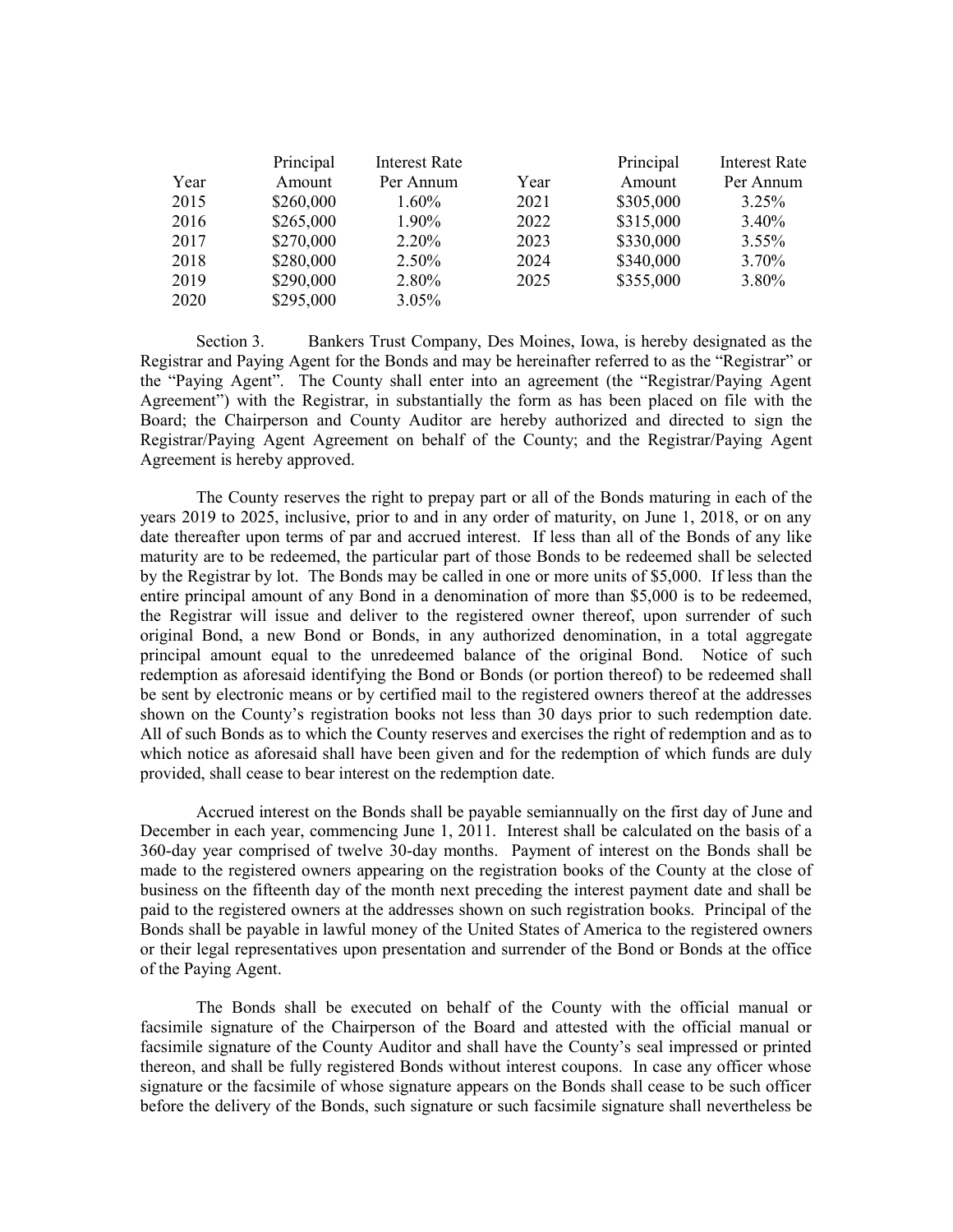valid and sufficient for all purposes, the same as if such officer had remained in office until delivery.

The Bonds shall not be valid or become obligatory for any purpose until the Certificate of Authentication thereon shall have been signed by the Registrar.

The Bonds shall be fully registered as to principal and interest in the names of the owners on the registration books of the County kept by the Registrar, and after such registration, payment of the principal thereof and interest thereon shall be made only to the registered owners or their legal representatives or assigns. Each Bond shall be transferable only upon the registration books of the County upon presentation to the Registrar, together with either a written instrument of transfer satisfactory to the Registrar or the assignment form thereon completed and duly executed by the registered owner or the duly authorized attorney for such registered owner.

The record and identity of the owners of the Bonds shall be kept confidential as provided by Section 22.7 of the Code of Iowa.

Section 4. Notwithstanding anything above to the contrary, the Bonds shall be issued initially as Depository Bonds, with one fully registered Bond for each maturity date, in principal amounts equal to the amount of principal maturing on each such date, and registered in the name of Cede & Co., as nominee for The Depository Trust Company, New York, New York ("DTC"). On original issue, the Bonds shall be deposited with DTC for the purpose of maintaining a book-entry system for recording the ownership interests of its participants and the transfer of those interests among its participants (the "Participants"). In the event that DTC determines not to continue to act as securities depository for the Bonds or the County determines not to continue the book-entry system for recording ownership interests in the Bonds with DTC, the County will discontinue the book-entry system with DTC. If the County does not select another qualified securities depository to replace DTC (or a successor depository) in order to continue a book-entry system, the County will register and deliver replacement bonds in the form of fully registered certificates, in authorized denominations of \$5,000 or integral multiples of \$5,000, in accordance with instructions from Cede & Co., as nominee for DTC. In the event that the County identifies a qualified securities depository to replace DTC, the County will register and deliver replacement bonds, fully registered in the name of such depository, or its nominee, in the denominations as set forth above, as reduced from time to time prior to maturity in connection with redemptions or retirements by call or payment, and in such event, such depository will then maintain the book-entry system for recording ownership interests in the Bonds.

Ownership interest in the Bonds may be purchased by or through Participants. Such Participants and the persons for whom they acquire interests in the Bonds as nominees will not receive certificated Bonds, but each such Participant will receive a credit balance in the records of DTC in the amount of such Participant's interest in the Bonds, which will be confirmed in accordance with DTC's standard procedures. Each such person for which a Participant has an interest in the Bonds, as nominee, may desire to make arrangements with such Participant to have all notices of redemption or other communications of the County to DTC, which may affect such person, forwarded in writing by such Participant and to have notification made of all interest payments.

The County will have no responsibility or obligation to such Participants or the persons for whom they act as nominees with respect to payment to or providing of notice for such Participants or the persons for whom they act as nominees.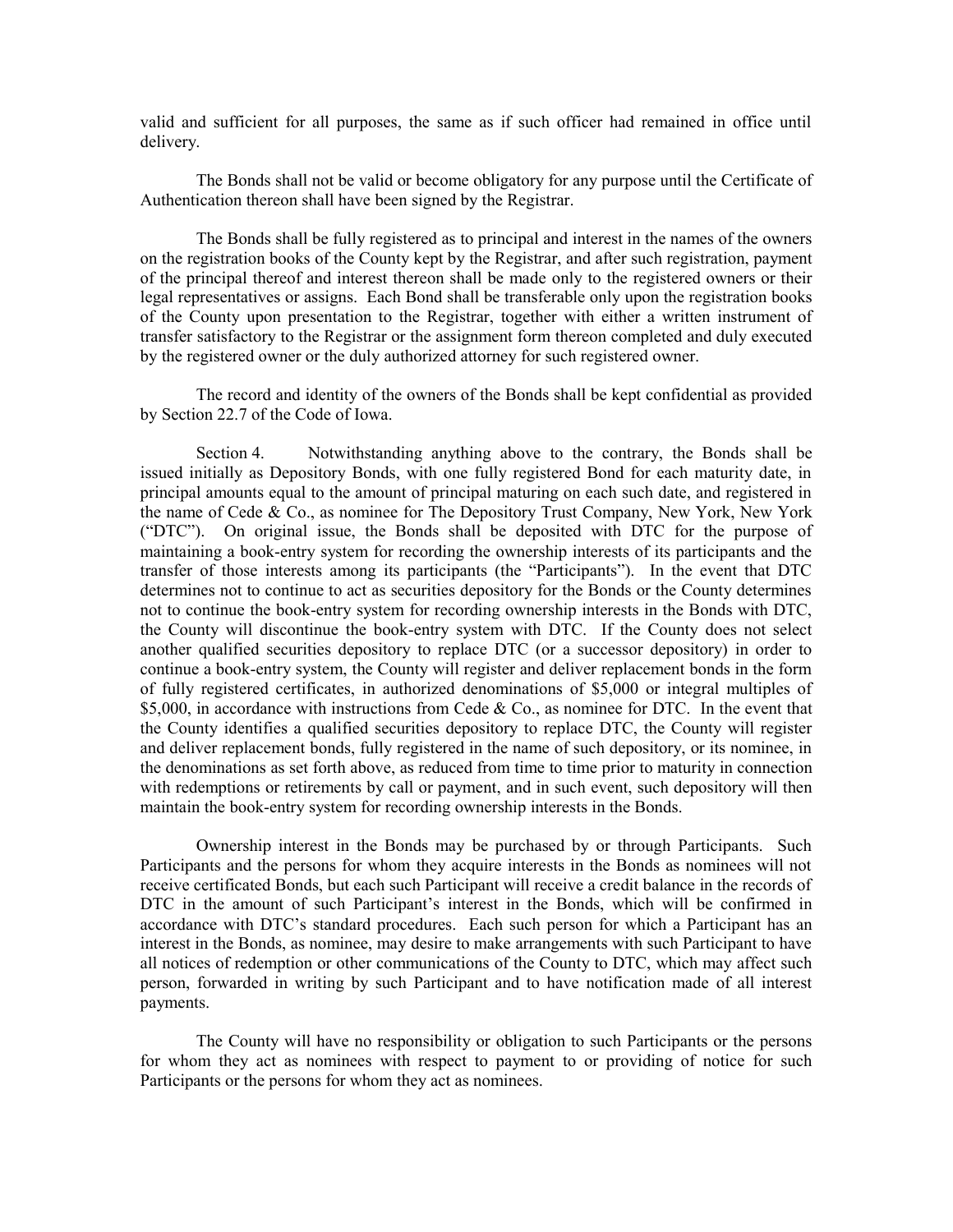As used herein, the term "Beneficial Owner" shall hereinafter be deemed to include the person for whom the Participant acquires an interest in the Bonds.

DTC will receive payments from the County, to be remitted by DTC to the Participants for subsequent disbursement to the Beneficial Owners. The ownership interest of each Beneficial Owner in the Bonds will be recorded on the records of the Participants whose ownership interest will be recorded on a computerized book-entry system kept by DTC.

When reference is made to any action which is required or permitted to be taken by the Beneficial Owners, such reference shall only relate to those permitted to act (by statute, regulation or otherwise) on behalf of such Beneficial Owners for such purposes. When notices are given, they shall be sent by the County to DTC, and DTC shall forward (or cause to be forwarded) the notices to the Participants so that the Participants can forward the same to the Beneficial Owners.

Beneficial Owners will receive written confirmations of their purchases from the Participants acting on behalf of the Beneficial Owners detailing the terms of the Bonds acquired. Transfers of ownership interests in the Bonds will be accomplished by book entries made by DTC and the Participants who act on behalf of the Beneficial Owners. Beneficial Owners will not receive certificates representing their ownership interest in the Bonds, except as specifically provided herein. Interest and principal will be paid when due by the County to DTC, then paid by DTC to the Participants and thereafter paid by the Participants to the Beneficial Owners.

Section 5. The Bonds shall be in substantially the following form:

(Form of Bond)

#### **UNITED STATES OF AMERICA**

### **STATE OF IOWA WORTH COUNTY**

## **GENERAL OBLIGATION URBAN RENEWAL COUNTY ROAD IMPROVEMENT BOND, SERIES 2010A**

No.  $\qquad \qquad$ RATE MATURITY DATE BOND DATE CUSIP  $\frac{9}{6}$  June 1, December 15, 2010 981656

Worth County (the "County"), Iowa, for value received, promises to pay on the maturity date of this Bond to

> Cede & Co. New York, NY

or registered assigns, the principal sum of

THOUSAND DOLLARS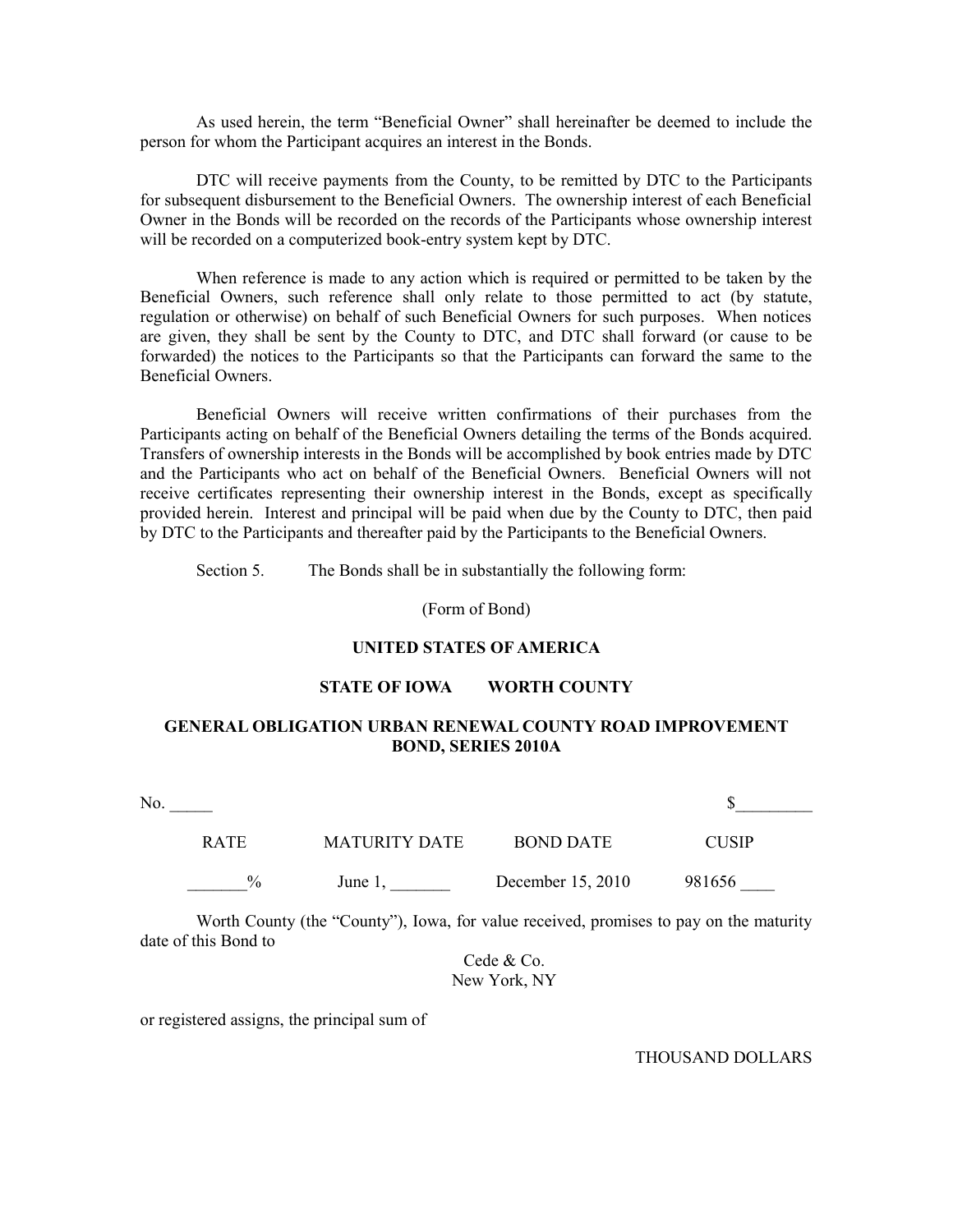in lawful money of the United States of America upon presentation and surrender of this Bond at the office of Bankers Trust Company, Des Moines, Iowa (hereinafter referred to as the "Registrar" or the "Paying Agent"), with interest on said sum, until paid, at the rate per annum specified above from the date of this Bond, or from the most recent interest payment date on which interest has been paid, on June 1 and December 1 of each year, commencing June 1, 2011, except as the provisions hereinafter set forth with respect to redemption prior to maturity may be or become applicable hereto. Interest on this Bond is payable to the registered owner appearing on the registration books of the County at the close of business on the fifteenth day of the month next preceding the interest payment date, and shall be paid to the registered owner at the address shown on such registration books.

This Bond shall not be valid or become obligatory for any purpose until the Certificate of Authentication hereon shall have been signed by the Registrar.

This Bond is one of a series of General Obligation Urban Renewal County Road Improvement Bonds, Series 2010A (the "Bonds"), issued in the aggregate principal amount of \$3,305,000 by the County to evidence its obligation under a certain Loan Agreement, dated as of December 15, 2010 (the "Loan Agreement"), entered into by the County for the purpose of paying the cost, to that amount, of planning, undertaking, and carrying out projects in the Worth County UR-2 Economic Development Urban Renewal Area consisting of improvements to county roads.

The Bonds are issued pursuant to and in strict compliance with the provisions of Sections 331.402(3) and 331.443 of the Code of Iowa, 2009, and all other laws amendatory thereof and supplemental thereto, and in conformity with a resolution of the County Board of Supervisors authorizing and approving the Loan Agreement and providing for the issuance and securing the payment of the Bonds (the "Resolution"), and reference is hereby made to the Resolution and the Loan Agreement for a more complete statement as to the source of payment of the Bonds and the rights of the owners of the Bonds.

The County reserves the right to prepay part or all of the Bonds maturing in each of the years 2019 to 2025, inclusive, prior to and in any order of maturity, on June 1, 2018, or on any date thereafter upon terms of par and accrued interest. If less than all of the Bonds of any like maturity are to be redeemed, the particular part of those Bonds to be redeemed shall be selected by the Registrar by lot. The Bonds may be called in part in one or more units of \$5,000. If less than the entire principal amount of any Bond in a denomination of more than \$5,000 is to be redeemed, the Registrar will issue and deliver to the registered owner thereof, upon surrender of such original Bond, a new Bond or Bonds, in any authorized denomination, in a total aggregate principal amount equal to the unredeemed balance of the original Bond. Notice of such redemption as aforesaid identifying the Bond or Bonds (or portion thereof) to be redeemed shall be sent by electronic means or by certified mail to the registered owners thereof at the addresses shown on the County's registration books not less than 30 days prior to such redemption date. All of such Bonds as to which the County reserves and exercises the right of redemption and as to which notice as aforesaid shall have been given and for the redemption of which funds are duly provided, shall cease to bear interest on the redemption date.

This Bond is fully negotiable but shall be fully registered as to both principal and interest in the name of the owner on the books of the County in the office of the Registrar, after which no transfer shall be valid unless made on said books and then only upon presentation of this Bond to the Registrar, together with either a written instrument of transfer satisfactory to the Registrar or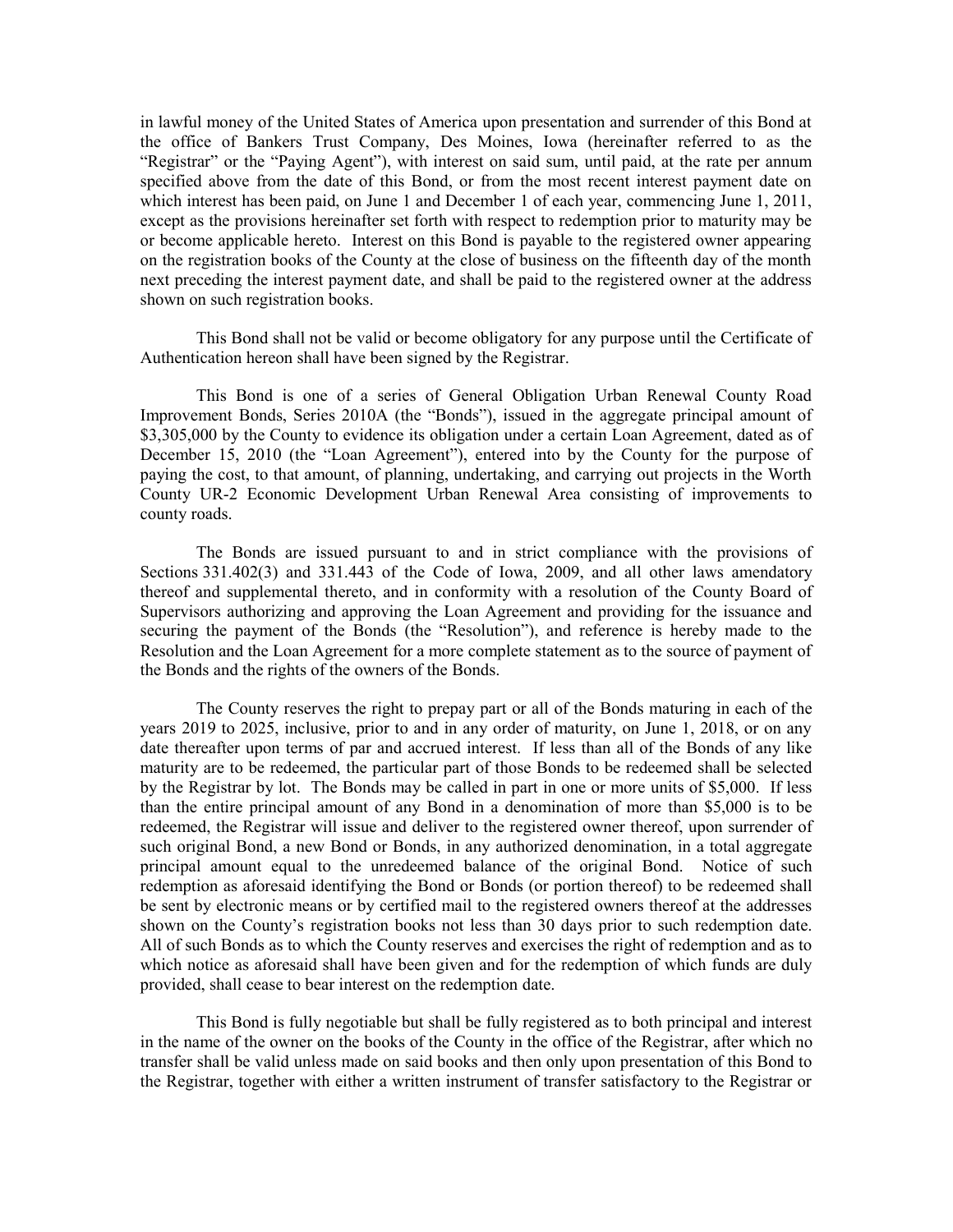the assignment form hereon completed and duly executed by the registered owner or the duly authorized attorney for such registered owner.

The County, the Registrar and the Paying Agent may deem and treat the registered owner hereof as the absolute owner for the purpose of receiving payment of or on account of principal hereof, premium, if any, and interest due hereon and for all other purposes, and the County, the Registrar and the Paying Agent shall not be affected by any notice to the contrary.

And It Is Hereby Certified and Recited that all acts, conditions and things required by the laws and Constitution of the State of Iowa, to exist, to be had, to be done or to be performed precedent to and in the issue of this Bond were and have been properly existent, had, done and performed in regular and due form and time; that provision has been made for the levy of a sufficient continuing annual tax on all the taxable property within the County for the payment of the principal of and interest on this Bond as the same will respectively become due; that the faith, credit, revenues and resources and all the real and personal property of the County are irrevocably pledged for the prompt payment hereof, both principal and interest; and that the total indebtedness of the County, including this Bond, does not exceed any constitutional or statutory limitations.

IN TESTIMONY WHEREOF, Worth County, Iowa, by its Board of Supervisors, has caused this Bond to be sealed with the facsimile of its official seal, to be executed with the duly authorized facsimile signature of its Chairperson and attested with the duly authorized facsimile signature of its County Auditor, all as of December 15, 2010.

### WORTH COUNTY, IOWA

By (DO NOT SIGN) Chairperson, Board of Supervisors

Attest:

 $\overline{a}$ 

(DO NOT SIGN)

 $(Seal)$ County Auditor

Registration Date: (Registration Date)

#### REGISTRAR'S CERTIFICATE OF AUTHENTICATION

This Bond is one of the Bonds described in the within-mentioned Resolution.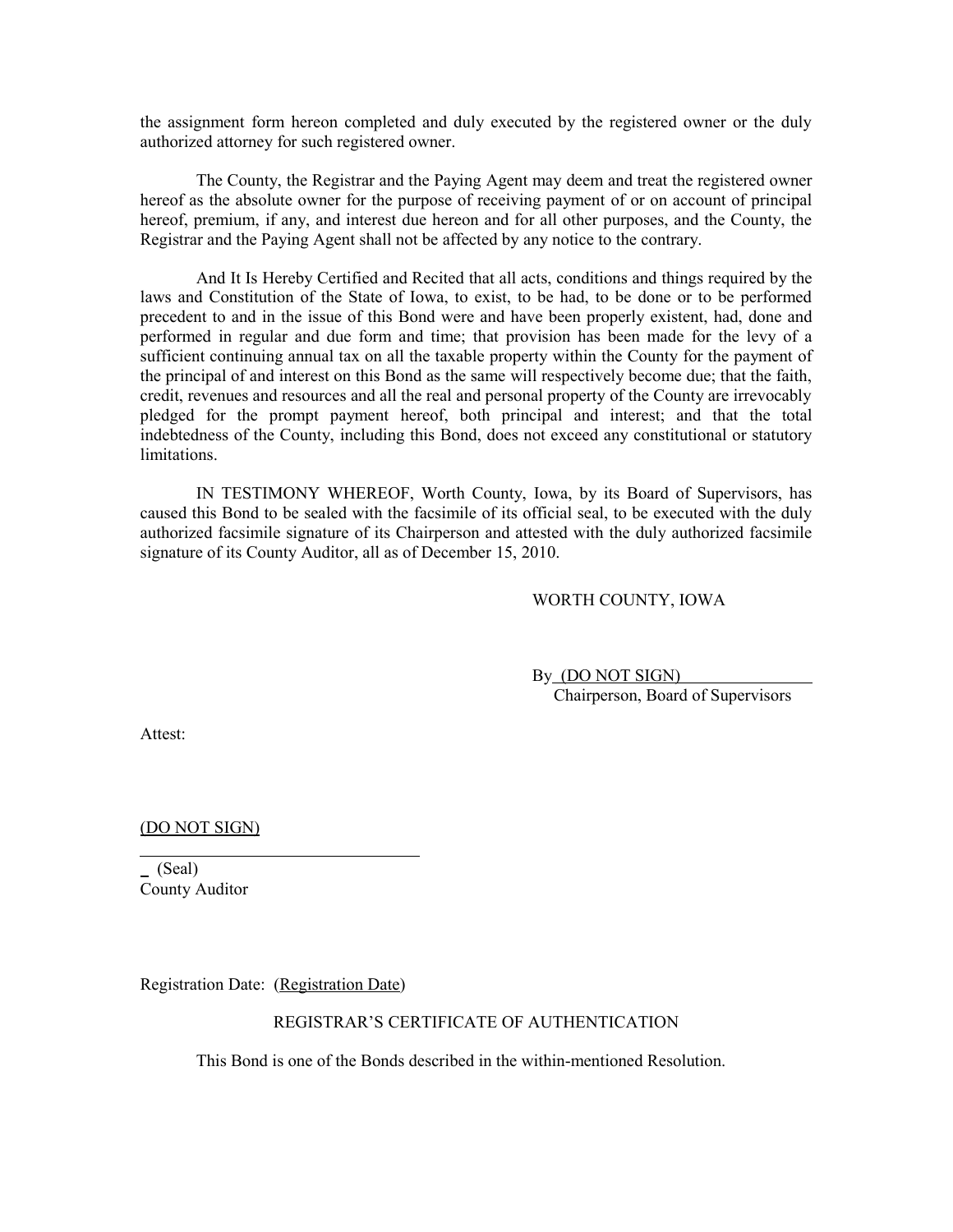BANKERS TRUST COMPANY Des Moines, Iowa Registrar

By (Authorized Signature) Authorized Officer

### ABBREVIATIONS

The following abbreviations, when used in this Bond, shall be construed as though they were written out in full according to applicable laws or regulations:

| TEN COM       | $\blacksquare$ | as tenants in common                         | <b>UTMA</b>                           |
|---------------|----------------|----------------------------------------------|---------------------------------------|
| TEN ENT       |                | - as tenants by the entireties               | (Custodian)                           |
|               |                |                                              | As Custodian for                      |
| <b>JT TEN</b> |                | - as joint tenants with right of             | (Minor)                               |
|               |                | survivorship and not as<br>tenants in common | under Uniform Transfers to Minors Act |
|               |                |                                              | (State)                               |

Additional abbreviations may also be used though not in the list above.

# ASSIGNMENT

For valuable consideration, receipt of which is hereby acknowledged, the undersigned assigns this Bond to

## (Please print or type name and address of Assignee)

# PLEASE INSERT SOCIAL SECURITY OR OTHER IDENTIFYING NUMBER OF ASSIGNEE

and does hereby irrevocably appoint the state of the state of the state of the state of the state of the state of the state of the state of the state of the state of the state of the state of the state of the state of the this Bond on the books kept for registration thereof with full power of substitution.

Dated:

Signature guaranteed:

 $\overline{a}$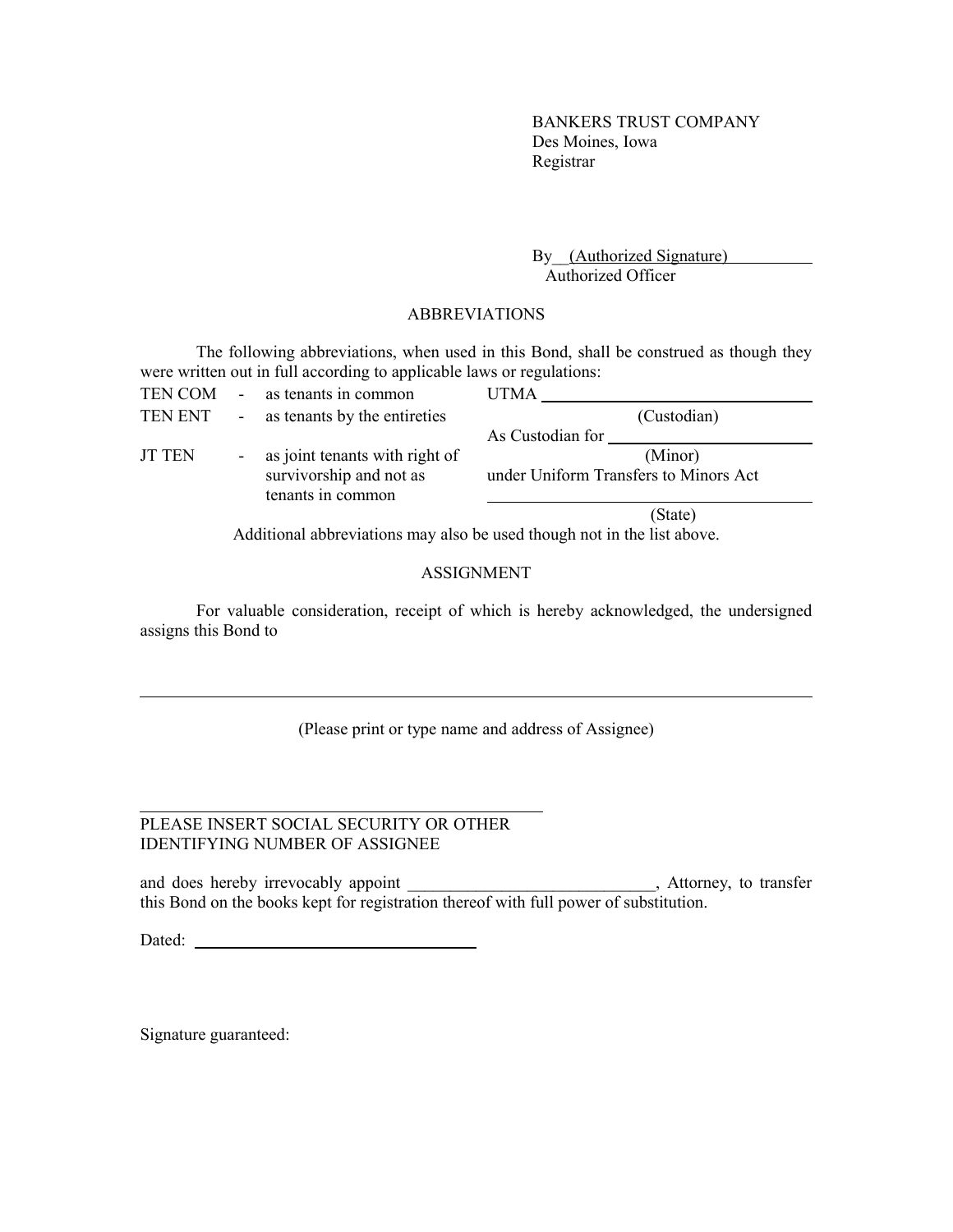(Signature guarantee must be provided in accordance with the prevailing standards and procedures of the Registrar and Transfer Agent. Such standards and procedures may require signatures to be guaranteed by certain eligible guarantor institutions that participate in a recognized signature guarantee program.)

 $\overline{a}$ 

l

 $\overline{a}$ 

NOTICE: The signature to this Assignment must correspond with the name of the registered owner as it appears on this Bond in every particular, without alteration or enlargement or any change whatever.

Section 6. The Bonds shall be executed as herein provided as soon after the adoption of this resolution as may be possible and thereupon shall be delivered to the Registrar for registration, authentication and delivery to or upon the direction of the Purchaser, upon receipt of the loan proceeds, and all action heretofore taken in connection with the Loan Agreement and the sale of the Bonds is hereby ratified and confirmed in all respects.

 $\overline{a}$ 

Section 7. As required by Chapter 76 of the Code of Iowa, and for the purpose of providing for the levy and collection of a direct annual tax sufficient to pay the interest on the Bonds as it falls due, and also to pay and discharge the principal thereof at maturity, there be and there is hereby ordered levied on all the taxable property in the County in each of the years while the Bonds or any of them are outstanding, a tax sufficient for that purpose, and in furtherance of this provision, but not in limitation thereof, there be and there is hereby levied on all the taxable property in the County the following direct annual tax for collection in each of the following fiscal years, to-wit:

> For collection in the fiscal year beginning July 1, 2011, sufficient to produce the net annual sum of \$97,660;

> For collection in the fiscal year beginning July 1, 2012, sufficient to produce the net annual sum of \$97,660;

> For collection in the fiscal year beginning July 1, 2013, sufficient to produce the net annual sum of \$97,660;

> For collection in the fiscal year beginning July 1, 2014, sufficient to produce the net annual sum of \$357,660;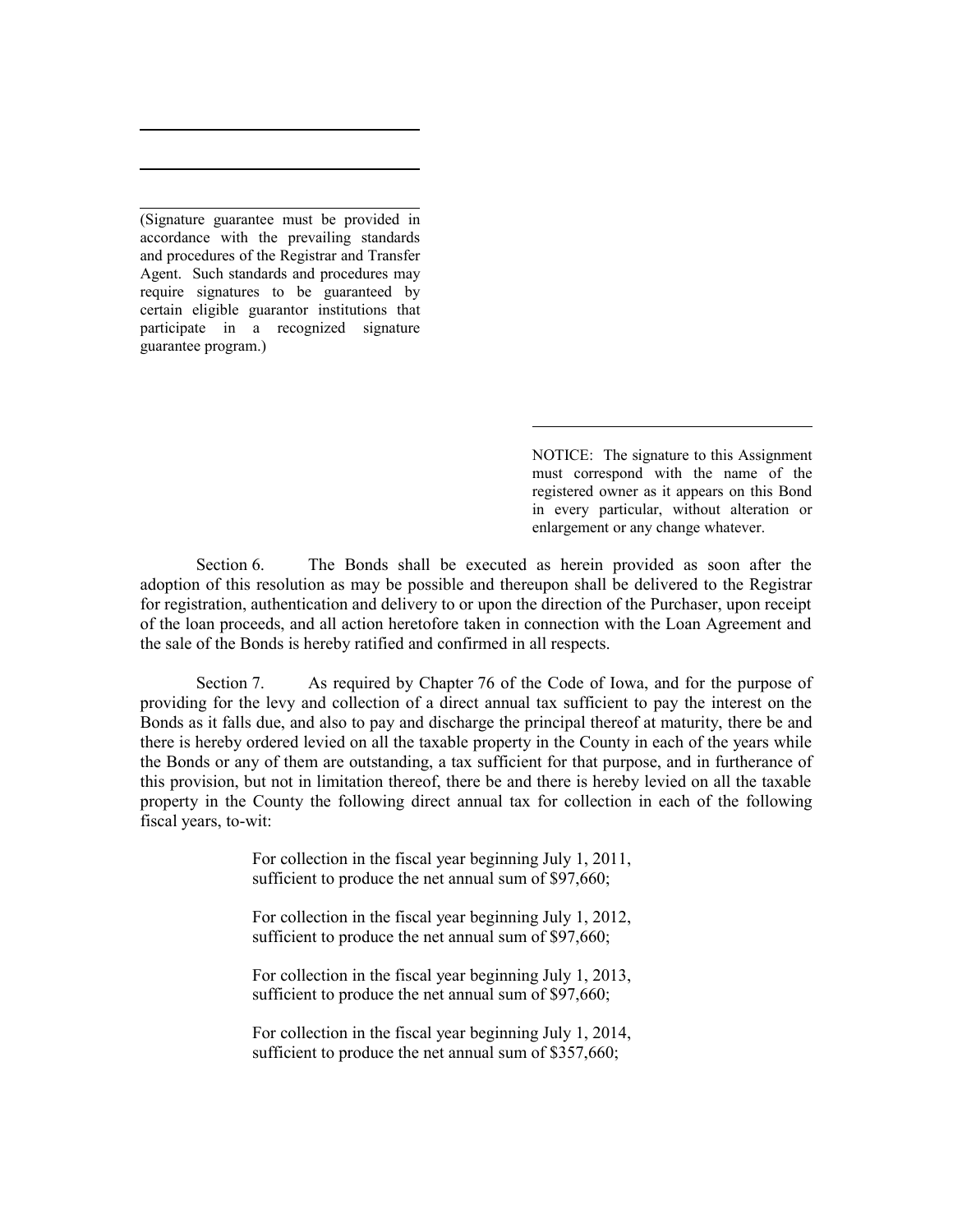For collection in the fiscal year beginning July 1, 2015, sufficient to produce the net annual sum of \$358,500;

For collection in the fiscal year beginning July 1, 2016, sufficient to produce the net annual sum of \$358,465;

For collection in the fiscal year beginning July 1, 2017, sufficient to produce the net annual sum of \$362,525;

For collection in the fiscal year beginning July 1, 2018, sufficient to produce the net annual sum of \$365,525;

For collection in the fiscal year beginning July 1, 2019, sufficient to produce the net annual sum of \$362,405;

For collection in the fiscal year beginning July 1, 2020, sufficient to produce the net annual sum of \$363,408;

For collection in the fiscal year beginning July 1, 2021, sufficient to produce the net annual sum of \$363,495;

For collection in the fiscal year beginning July 1, 2022, sufficient to produce the net annual sum of \$367,785;

For collection in the fiscal year beginning July 1, 2023, sufficient to produce the net annual sum of \$366,070;

For collection in the fiscal year beginning July 1, 2024, sufficient to produce the net annual sum of \$368,490.

Section 8. A certified copy of this resolution shall be filed with the County Auditor, and the Auditor is hereby instructed to enter for collection and assess the tax hereby authorized. When annually entering such taxes for collection, the County Auditor shall include the same as a part of the tax levy for Debt Service Fund purposes of the County and when collected, the proceeds of the taxes shall be converted into the Debt Service Fund of the County and set aside therein as a special account to be used solely and only for the payment of the principal of and interest on the Bonds hereby authorized and for no other purpose whatsoever. Any amount received by the County as accrued interest on the Bonds shall be deposited into such special account and used to pay interest due on the Bonds on the first interest payment date.

The projects for which the proceeds of the Bonds are being spent are hereby declared to be urban renewal projects of the County, to be carried out pursuant to the urban renewal plan for the Worth County UR-2 Economic Development Urban Renewal Area, and the County hereby states its intention to allocate incremental property tax revenues to the payment of principal of and interest on the Bonds.

Section 9. The interest or principal and both of them falling due in any year or years shall, if necessary, be paid promptly from current available funds of the County in advance of taxes levied and when the taxes shall have been collected, reimbursement shall be made to such current funds in the sum thus advanced. The County hereby pledges the faith, credit, revenues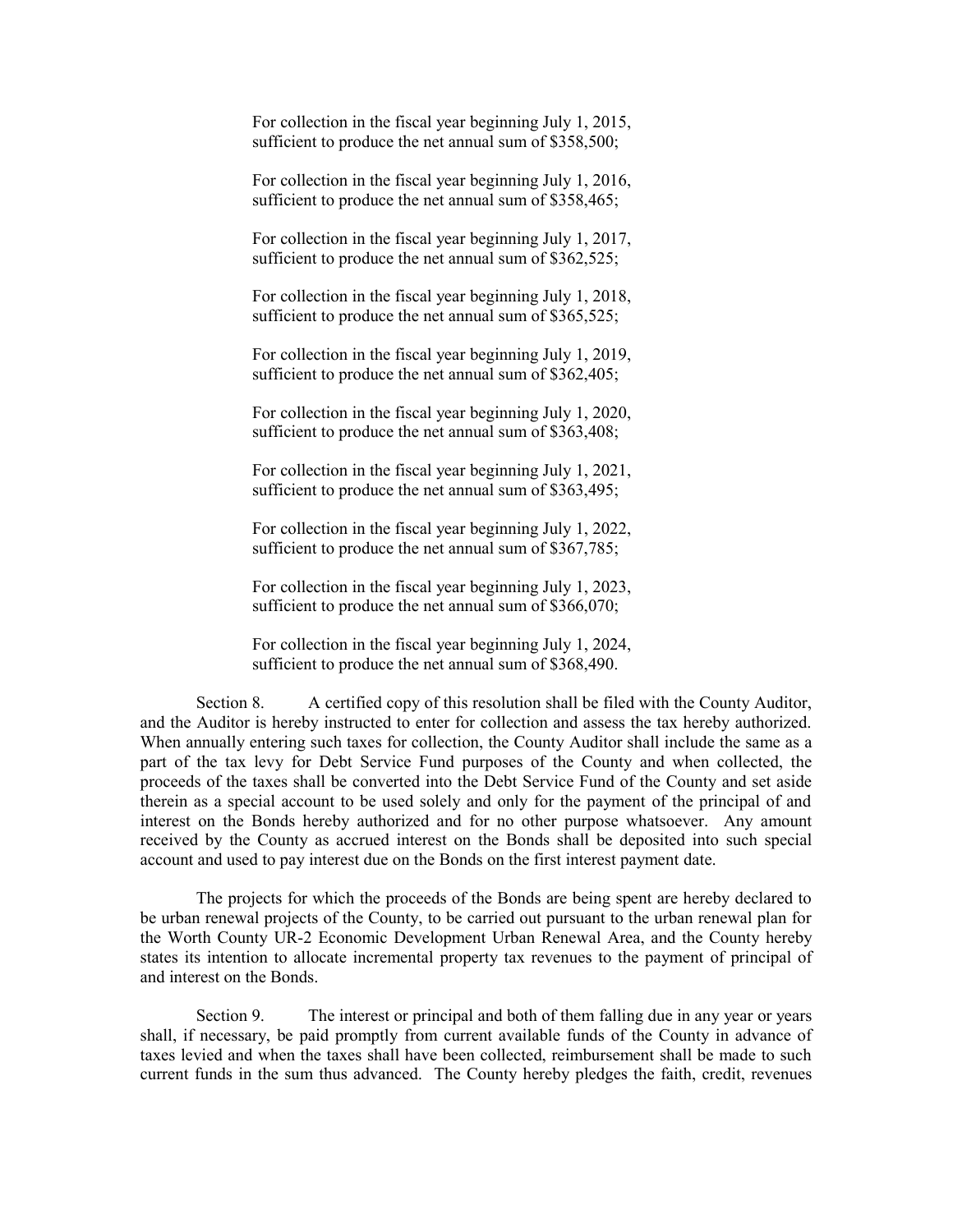and resources and all of the real and personal property of the County for the full and prompt payment of the principal of and interest on the Bonds.

Section 10. It is the intention of the County that interest on the Bonds be and remain excluded from gross income for federal income tax purposes pursuant to the appropriate provisions of the Internal Revenue Code of 1986, as amended, and the Treasury Regulations in effect with respect thereto (all of the foregoing herein referred to as the "Internal Revenue Code"). In furtherance thereof, the County covenants to comply with the provisions of the Internal Revenue Code as they may from time to time be in effect or amended and further covenants to comply with the applicable future laws, regulations, published rulings and court decisions as may be necessary to insure that the interest on the Bonds will remain excluded from gross income for federal income tax purposes. Any and all of the officers of the County are hereby authorized and directed to take any and all actions as may be necessary to comply with the covenants herein contained.

The County hereby designates the Bonds as "Qualified Tax Exempt Obligations" as that term is used in Section 265(b)(3)(B) of the Internal Revenue Code.

Section 11. The Securities and Exchange Commission (the "SEC") has promulgated certain amendments to Rule 15c2-12 under the Securities Exchange Act of 1934 (17 C.F.R. § 240.15c2-12) (the "Rule") that make it unlawful for an underwriter to participate in the primary offering of municipal securities in a principal amount of \$1,000,000 or more unless, before submitting a bid or entering into a purchase contract for such securities, an underwriter has reasonably determined that the issuer or an obligated person has undertaken in writing for the benefit of the holders of such securities to provide certain disclosure information to prescribed information repositories on a continuing basis so long as such securities are outstanding.

On the date of issuance and delivery of the Bonds, the County will execute and deliver a Continuing Disclosure Certificate pursuant to which the County will undertake to comply with the Rule. The County covenants and agrees that it will comply with and carry out the provisions of the Continuing Disclosure Certificate. Any and all of the officers of the County are hereby authorized and directed to take any and all actions as may be necessary to comply with the Rule and the Continuing Disclosure Certificate.

Section 12. All resolutions or parts thereof in conflict herewith are hereby repealed to the extent of such conflict.

Passed and approved November 29, 2010.

Dave Haugen Chairperson, Board of Supervisors

Attest:

Kay Clark County Auditor